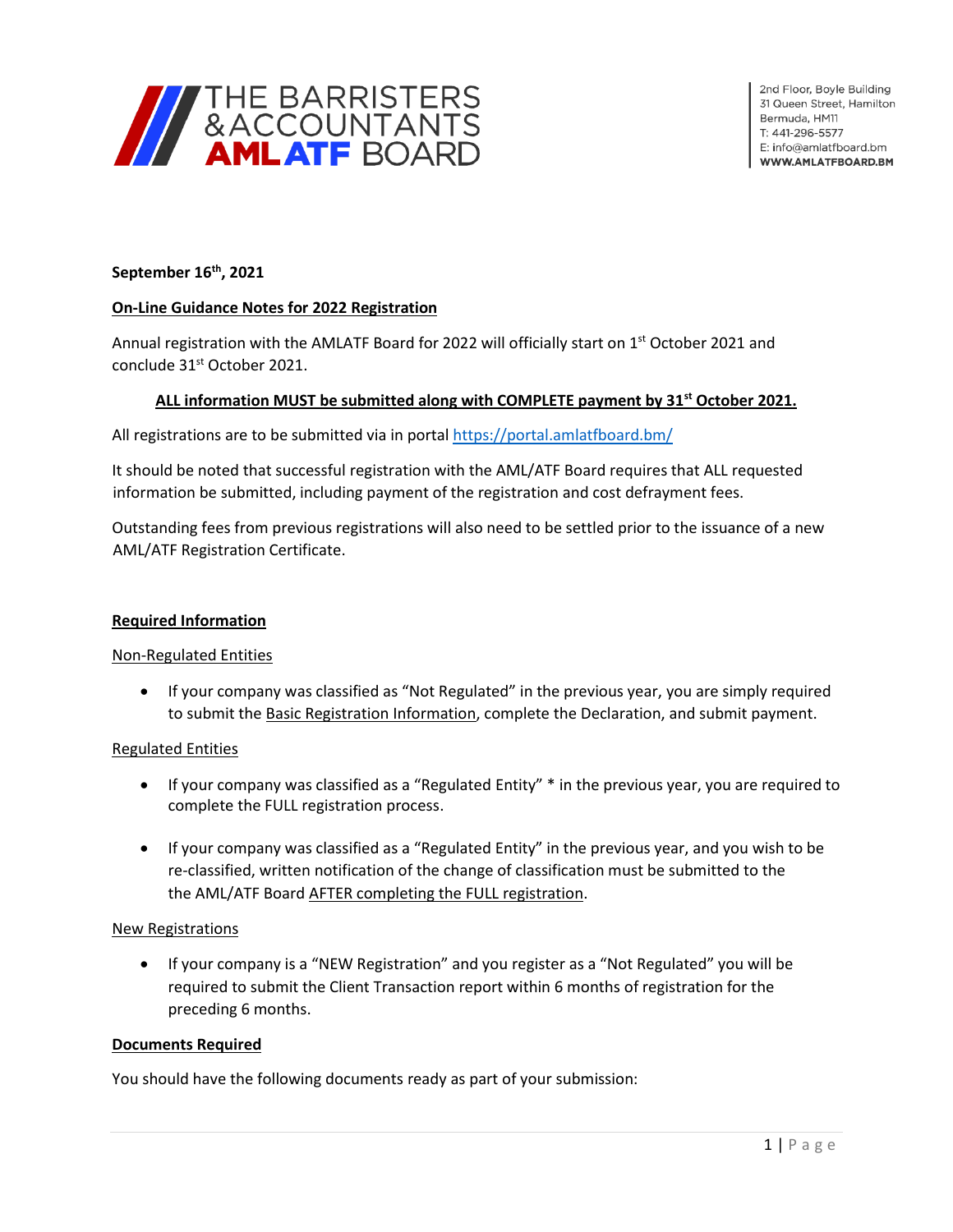

## **ALL Registrants**

- 1) Organization Chart (regardless of company size). Should include full names, titles, roles, and reporting lines and/or structure. Should also state if persons are a partner, director, or shareholder.
- 2) Fit & Proper Persons certificates

## **Regulated Entities Only**

- 1) Client Transaction (see note on Page 4)
- 2) Policy & Procedure Manual
- 3) Independent Audit
	- a. This requirement is waived for the 2022 registration period unless you have been specifically asked to provide an independent audit by the Board's supervisory team.
- 4) Risk Assessment
- 5) Mitigants Questionnaire (template available on the portal)

#### **Registration Process**

Previously Registered

Log into the portal and click on:

Start a new blank statutory registration.

And then select: **"2022 registration – For Activity from January 1 st, 2021 – September 30th, 2021"**

*(You may disregard any messages or notices pertaining to the previous registration period.)*

New Registrations

When you first access the portal, it will prompt you to set up a User Account:

| Sign up to use Portal                                                                                               |  |
|---------------------------------------------------------------------------------------------------------------------|--|
| This Portal will allow you to provide in digital format, the statutory information required under Section 30C(1) of |  |
| the Proceeds of Crime (Anti-money Laundering and Anti-terrorist Financing Supervision and Enforcement) Act          |  |
| 2008.                                                                                                               |  |
|                                                                                                                     |  |

*Click here to sign up*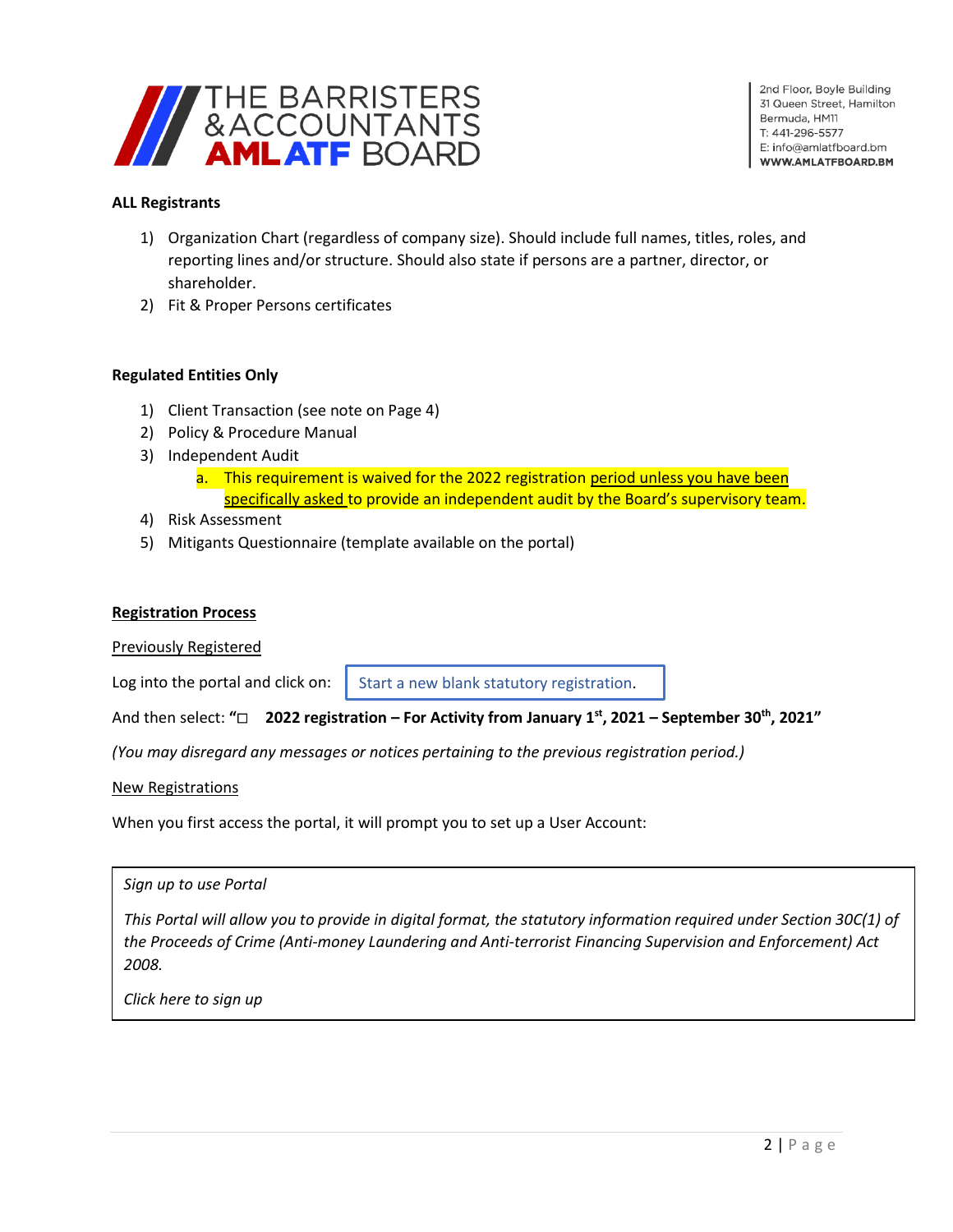

2nd Floor, Boyle Building 31 Queen Street, Hamilton Bermuda, HM11 T: 441-296-5577 E: info@amlatfboard.bm WWW.AMLATFBOARD.BM

#### Basic Registration Information:

General Information Required from All Registrants:

- o Structure & Operations
- o Ownership & Control
- o Subsidiaries & Affiliates
- o Organizational Chart (regardless of company size) Should include full names, titles, roles, and reporting lines and/or structure. Should also state if persons are a partner, director, or shareholder.
- o Fit & Proper Persons Information
- o Business Administration

#### A) Non-Regulated Entity Registration

Once this information has been submitted, Companies that are "Not Regulated" can make a Declaration that:

*"I/we do not participate in, by way of assisting clients, in the planning of transactions or the execution of transactions related to "specified activities" as defined in 49(5) POCA 1997"*

*I declare that the above statements are correct."*

You will then be directed to the formal Declaration page where you will Declare:

*"To the best of my knowledge and belief all the information I have given in this application is correct. I understand that non-compliance with the Proceeds of Crime Act 1997, the Anti- Terrorism (Financial and Other Measures) Act 2004 and the Proceeds of Crime (Anti- Money Laundering and Anti-Terrorist Financing Supervision and Enforcement) Act 2008 and its related legislation and regulations may be met with criminal prosecution and or civil penalties.*

*I declare that the above statements are correct."*

Following the Declaration, you will be directed to the Payment Page where your registration fee can be paid online via credit card, or you can indicate how payment will be submitted (online or cheque). If payment has been made previously, the Board will update your registration accordingly after registration completion.

*This completes the registration process for Non-Regulated Entities.*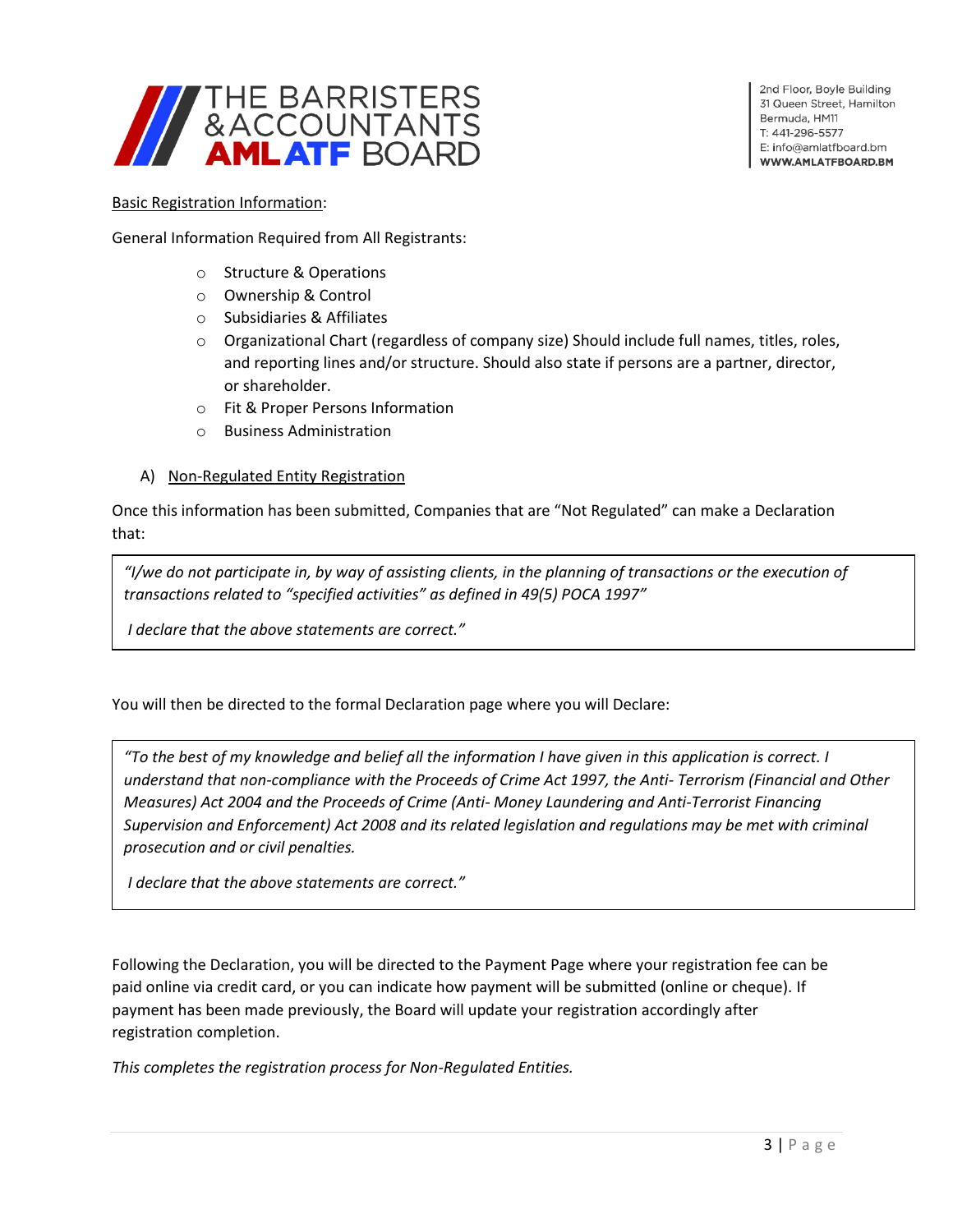

# B) Regulated Entity Registration

If you are Regulated Entity, you will continue the registration process and submit the balance of the required information:

- Nature of business
	- o Practice areas
	- o Teams
	- o Product types
- Client Transactions

The requirement to complete this section does *NOT* apply to firms who are already Regulated by the Board.

This section ONLY need be completed by Firms who are:

- Registering with the Board for the **FIRST** time and are participating by way of assisting clients, in the planning of transactions or the execution of transactions related to "specified activities" as defined in 49 (5) POCA 1997.) or
- Firms who were previously Registered with the Board and their business practices **NOW** include the participating by way of assisting clients, in the planning of transactions or the execution of transactions related to "specified activities" as defined in 49 (5) POCA 1997.
	- o Upload data
	- o Review data
	- o CFO approval
- Financial information

For the Renewal/Registration Period 2022, you will submit the Financial Information for the calendar year January 1st 2021 to September 30<sup>th</sup> 2021.

- Supporting Documents for Registration (Upload)
	- o Policies and Procedures Manual
	- o Independent Audit (Reg 17A) (WAIVED FOR 2022 REGISTRATION)
	- o Risk Assessment
	- o Mitigants Questionnaire